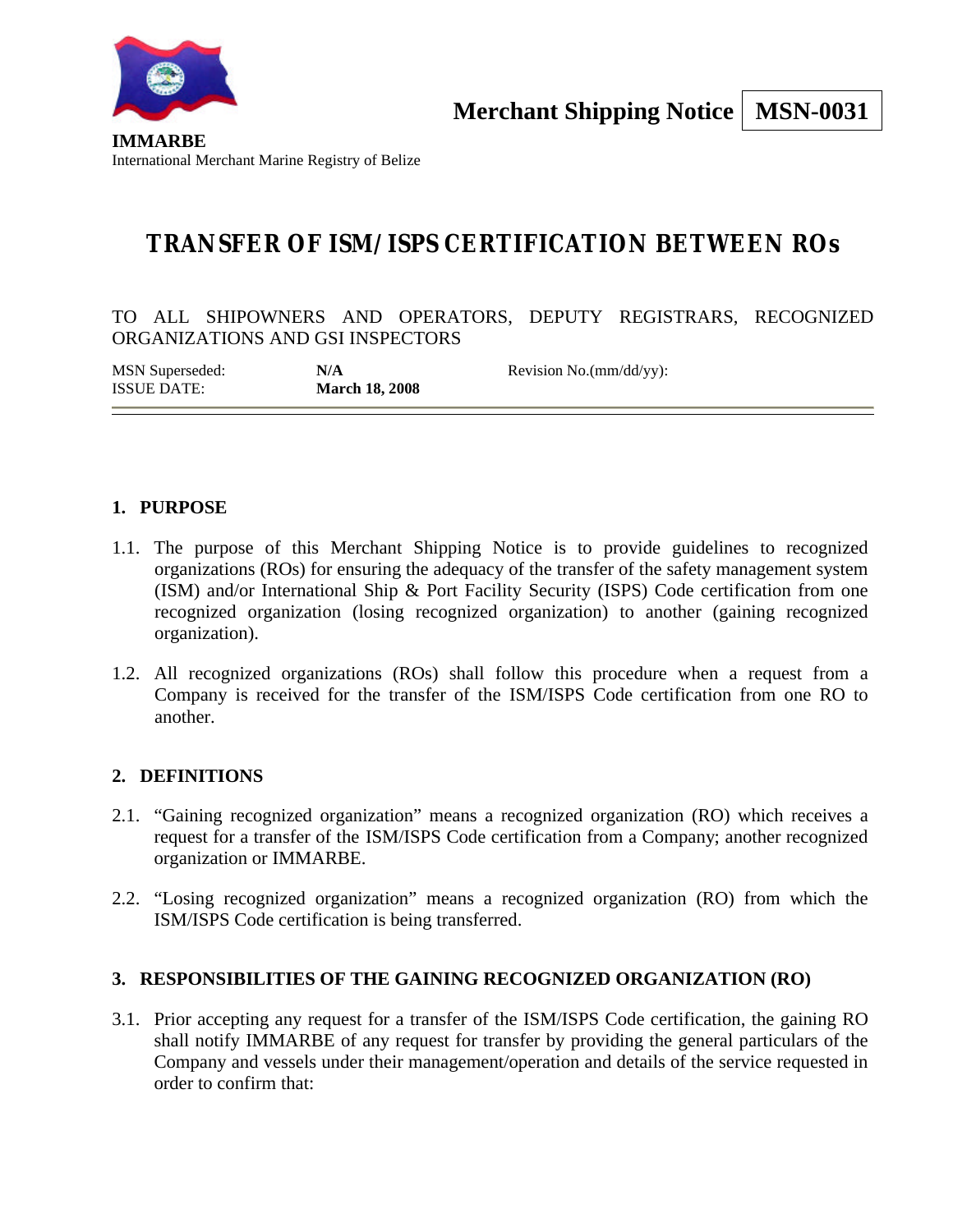- 3.1.1. The existing certificates has not been withdrawn or otherwise invalidated by IMMARBE or the losing RO.
- 3.1.2. All outstanding recommendations given by the losing RO are followed up and rectified at the point transfer unless otherwise agreed by IMMARBE.
- 3.1.3. Any major non-conformity have been closed out or down graded by the losing RO.

#### 3.2. **Any and all transfers of the ISM/ISPS Code certification will require prior written approval form IMMARBE**.

3.3. IMMARBE will contact the losing RO of the request for transfer and verify the certification status of the Company and/or vessels to ensure all outstanding recommendations given by the losing RO are followed up and rectified at the point transfer by the gaining RO.

#### 3.4. **No transfer of certification of ISM/ISPS Code shall be performed by the gaining RO without conducting an audit.**

- 3.5. The audit by the gaining RO shall address all elements of the ISM/ISPS Code, to the extent the RO/RSO is so authorized by IMMARBE covering any requirement and any matter arising out of the last audit carried out by the losing RO. Where the transfer of certification occurs within the annual, intermediate or renewal due date window, the corresponding audit may serve as the audit required in 3.4.
- 3.6. If the audit is successful and a new certificate is issued by the gaining RO, the gaining RO must submit to IMMARBE copies of the certificate(s) issued immediately.
- 3.7. When the audit is not successful and, as a result, the transfer of certification is not accepted, the gaining RO shall inform IMMARBE, within two (2) working days of the date of the audit, and attach the audit report in which the reasons for the rejection should be fully explained.

#### **4. RESPONSIBILITIES OF THE LOSING RECOGNIZED ORGANIZATION**

- 4.1. The losing RO shall co-operate by providing the following information to IMMARBE within (4) working days of the receipt of the request. The documentation to be provided to IMMARBE upon notification is the following:
	- 4.1.1. The last external audit report, including any non-conformities and failures identified;
	- 4.1.2. In the case of the ISM non-conformities, this should include the corrective action plan and the time period(s) proposed for implementation;
	- 4.1.3. In the case of ISPS failures, evidence that corrective action has been proposed and the failure has been properly addressed; and
	- 4.1.4. Any other information that may be relevant to the decision to accept or reject the transfer of certification.